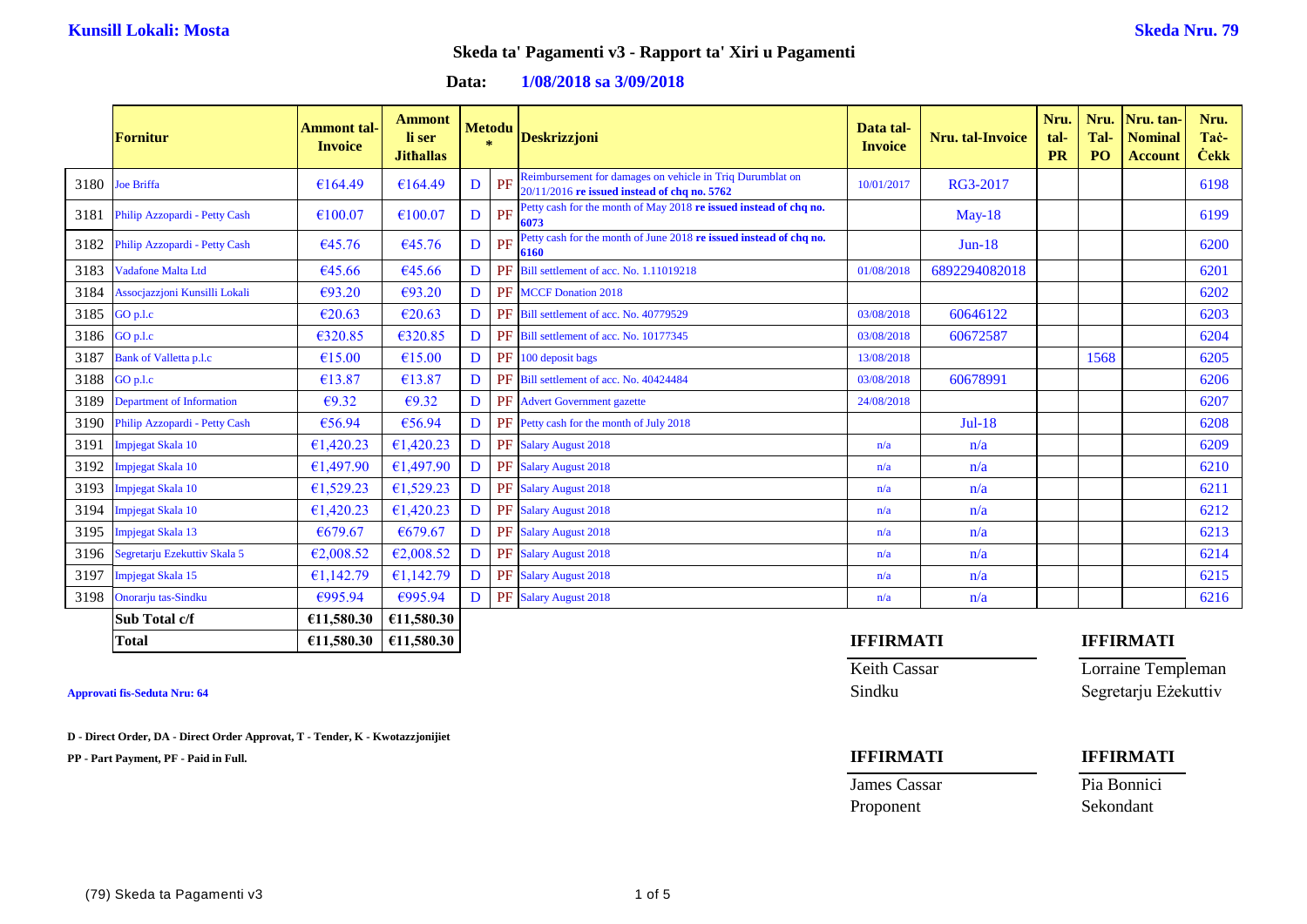| Data: | $1/08/2018$ sa $3/09/2018$ |
|-------|----------------------------|
|-------|----------------------------|

|      | <b>Fornitur</b>                                                     | Ammont tal-<br><b>Invoice</b> | <b>Ammont</b><br>li ser<br><b>Jithallas</b> | <b>Metodu</b><br>$\mathcal{R}$ |    | <b>Deskrizzjoni</b>                                                                                      | Data tal-<br><b>Invoice</b> | <b>Nru.</b> tal-Invoice | Nru.<br>tal-<br><b>PR</b> | Nru.<br>Tal-<br>PO <sub>1</sub> | Nru. tan<br><b>Nominal</b><br><b>Account</b> | Nru.<br>Tac-<br><b>Cekk</b> |
|------|---------------------------------------------------------------------|-------------------------------|---------------------------------------------|--------------------------------|----|----------------------------------------------------------------------------------------------------------|-----------------------------|-------------------------|---------------------------|---------------------------------|----------------------------------------------|-----------------------------|
| 3199 | <b>Commissioner of Inland Revenue</b>                               | €3,635.88                     | €3,635.88                                   | D                              |    | PF NI & Fss for August 2018                                                                              | n/a                         | n/a                     |                           |                                 |                                              | 6217                        |
| 3200 | Maltapost p.l.c                                                     | €78.00                        | €78.00                                      | D                              |    | PF 300 stamps                                                                                            | n/a                         | n/a                     |                           |                                 |                                              | 6218                        |
| 3201 | <b>Department of Information</b>                                    | € $9.32$                      | €9.32                                       | D                              |    | PF Advert Government gazette                                                                             | 04/09/2018                  |                         |                           |                                 |                                              | 6219                        |
| 3202 | Adam Bugeja                                                         | €177.00                       | €177.00                                     |                                |    | PF Replacing 2 bollards in Rotunda Square                                                                | 23/08/2018                  | $111 - 18$              |                           |                                 | 2310/003                                     | 6220                        |
| 3203 | Anna Maria Grech                                                    | €520.00                       | €520.00                                     |                                |    | PF Youth Work Services July 2018                                                                         | 01/08/2018                  | Mosta LC 07/18          |                           |                                 | 3365                                         | 6221                        |
| 3204 | C H Formosa Company Ltd.                                            | € $6,180.70$                  | €6,180.70                                   | D                              |    | PF Rent for Day Centre 7/8/18 - 6/11/18 and Garage 23/8/18 - 22/11/18                                    | 20/08/2018                  | CAR/2318                |                           |                                 |                                              | 6222                        |
| 3205 | Claude Camilleri                                                    | €990.00                       | €990.00                                     | D                              |    | PF New AC for Computer room                                                                              | 26/07/2018                  | 16                      |                           | 1552                            | 7310                                         | 6223                        |
| 3206 | Elton John Zammit obo Elton John<br><b>Zammit Cleaning Services</b> | €272.17                       | €583.22                                     | T                              | PF | Cleaning services at MLC administrative offices & other premises June<br>2018                            | 15/07/2018                  | <b>EJZ1008</b>          |                           |                                 | 3055                                         | 6224                        |
| 3207 | Elton John Zammit obo Elton John<br><b>Zammit Cleaning Services</b> | €311.05                       |                                             | T                              | PF | Cleaning services at MLC administrative offices $\&$ other premises July<br>2018                         | 03/08/2018                  | EJZ1029                 |                           |                                 | 3055                                         | 6224                        |
| 3208 | <b>George Catania</b>                                               | €377.60                       | €377.60                                     | D                              |    | <b>PF</b> Four trips with plants from Rotunda Square to Tat-Targa Battery                                | 31/07/2018                  | 18008/01                |                           | 1556                            | 3340                                         | 6225                        |
| 3209 | GO p.l.c                                                            | €29.50                        | €29.50                                      | D                              |    | <b>PF</b> Programming PABX                                                                               | 20/08/2018                  | 108522                  |                           | 2363                            |                                              | 6226                        |
| 3210 | Golden Gate Co Ltd                                                  | €39.84                        | €74.72                                      | D                              |    | PF A4 sheets (for certificates)                                                                          | 25/07/2018                  | 525873                  |                           | 1551                            | 2620                                         | 6227                        |
| 321  | <b>Golden Gate Co Ltd</b>                                           | €34.88                        |                                             | D                              | PF | Z paper inkjet matt 170g A3 X 50                                                                         | 06/08/2018                  | 526490                  |                           | 1563                            | 2620                                         | 6227                        |
| 3212 | <b>Jimmy Muscat</b>                                                 | €1,902.50                     | €1,902.50                                   |                                |    | <b>PF</b> Bulky refuse for the month of July 2018                                                        | 31/07/2018                  | 007/18                  |                           |                                 | 3042                                         | 6228                        |
| 3213 | Joseph C. Schembri Melecin Water<br><b>Supplies</b>                 | €542.00                       | €542.00                                     | D                              | PF | 6 Bowsers water (flushing culverts) $\&$ 4 Bowsers water including<br>washing with pipe (Pjazza Rotunda) | 09/08/2018                  | 8                       |                           | 1562 & 1555                     |                                              | 6229                        |
| 3214 | Karamellu Pet & Garden                                              | €29.50                        | €29.50                                      | D                              |    | <b>PF</b> Flower wreath (Onor. Edwin Vassallo's mum funeral 20/7/2018)                                   | 30/07/2018                  | 6058                    |                           | 1554                            | 3340                                         | 6230                        |
| 3215 | Koperattiva Tabelli u Sinjali                                       | €1,498.17                     | €2,082.41                                   | T                              |    | PF Road markings (Job sheet 15972) Triq l-Isperanza                                                      | 11/07/2018                  | 24472                   |                           |                                 | 2365                                         | 6231                        |
| 3216 | Koperattiva Tabelli u Sinjali                                       | €584.24                       |                                             | T                              |    | <b>PF</b> Road markings (Job sheet 15973) Triq l-Isperanza & Triq il-Fortizza                            | 11/07/2018                  | 24473                   |                           |                                 | 2365                                         | 6231                        |
| 3217 | <b>Malta Libraries</b>                                              | €316.88                       | €316.88                                     | D                              |    | PF Service of librarian (Saturdays) April till July 2018                                                 | 06/08/2018                  | <b>INV0021</b>          |                           |                                 | 2995                                         | 6232                        |
|      | Sub Total c/f                                                       | £17,529.23                    | €17,529.23                                  |                                |    |                                                                                                          |                             |                         |                           |                                 |                                              |                             |
|      | Sub Total b/f                                                       | £11,580.30                    | £11,580.30                                  |                                |    |                                                                                                          |                             |                         |                           |                                 |                                              |                             |

**D - Direct Order, DA - Direct Order Approvat, T - Tender, K - Kwotazzjonijiet**

**PP - Part Payment, PF - Paid in Full. IFFIRMATI IFFIRMATI**

### **Total €29,109.53 €29,109.53 IFFIRMATI IFFIRMATI**

Keith Cassar **Lorraine Templeman Approvati fis-Seduta Nru: 64** Sindku Segretarju Eżekuttiv

**James Cassar Pia Bonnici**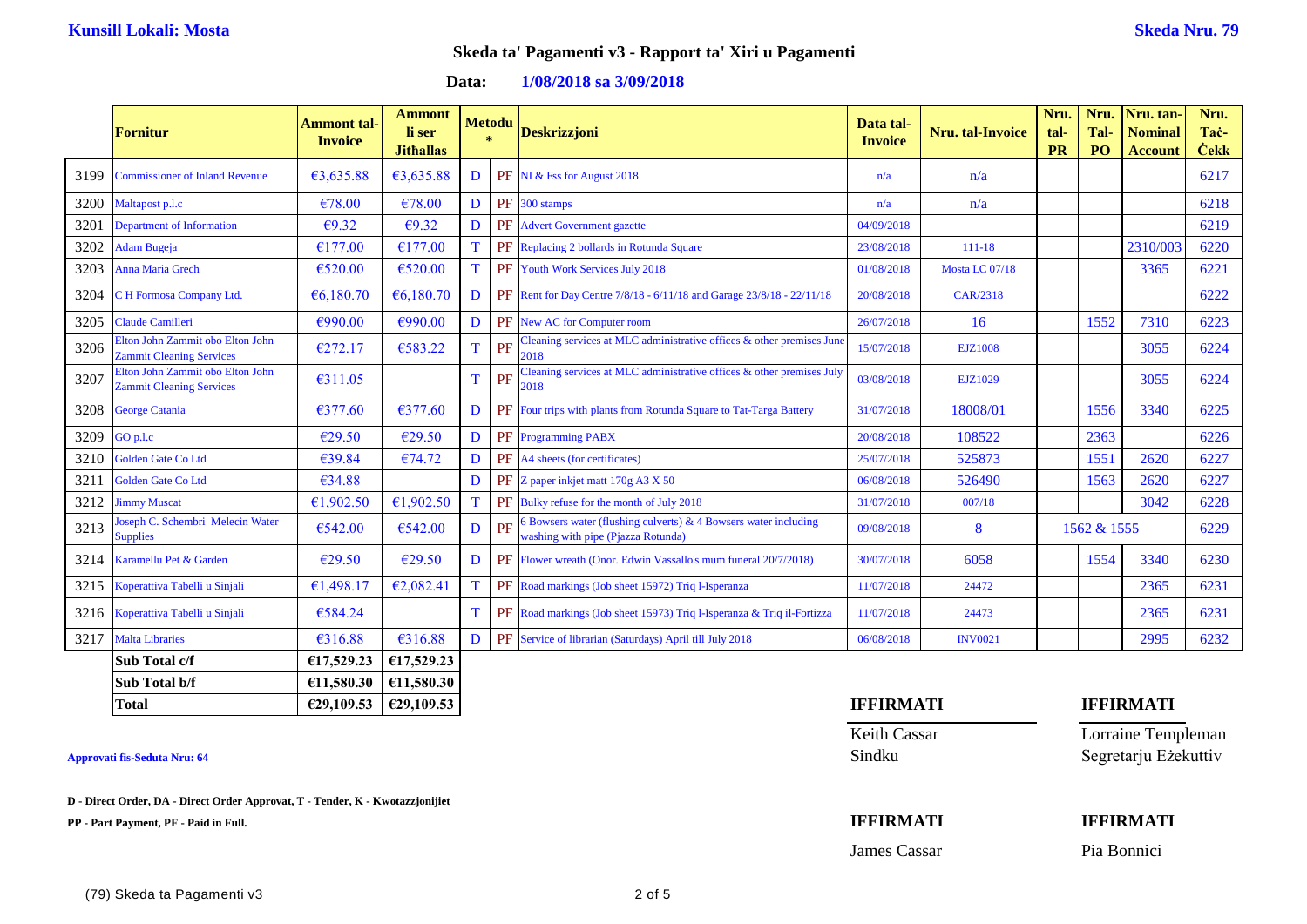Proponent

Sekondant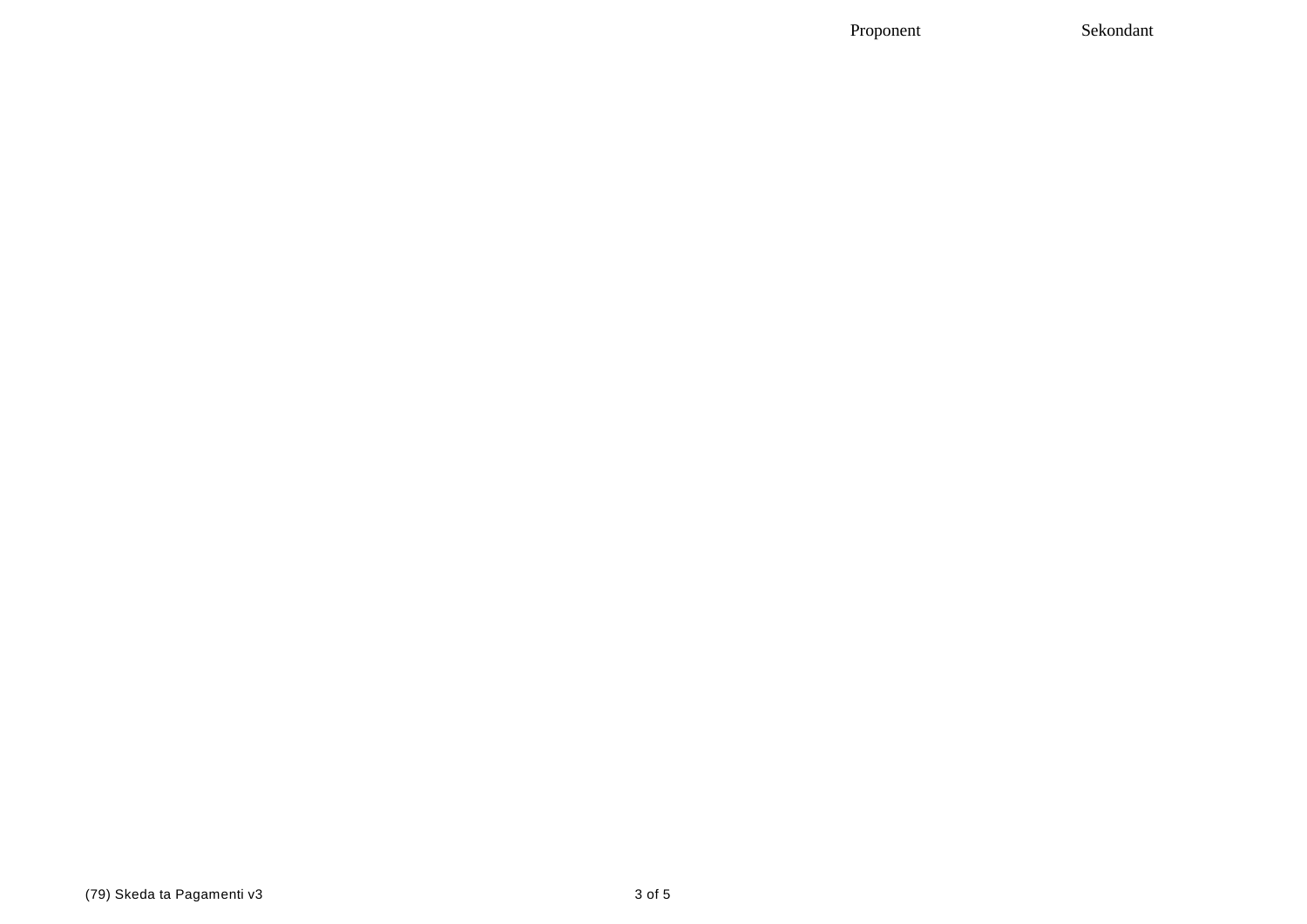| Data: | 1/08/2018 sa 3/09/2018 |  |
|-------|------------------------|--|
|-------|------------------------|--|

|      | <b>Fornitur</b>                    | <b>Ammont tal-</b><br><b>Invoice</b> | <b>Ammont</b><br>li ser<br><b>Jithallas</b> |   | <b>Metodu</b><br>$\mathbf{x}$ | <b>Deskrizzjoni</b>                                                       | Data tal-<br><b>Invoice</b> | <b>Nru.</b> tal-Invoice | Nru.<br>tal-<br><b>PR</b> | Nru.<br>Tal-<br>PO <sub>1</sub> | Nru. tan-<br><b>Nominal</b><br><b>Account</b> | Nru.<br>Tac-<br><b>Cekk</b> |
|------|------------------------------------|--------------------------------------|---------------------------------------------|---|-------------------------------|---------------------------------------------------------------------------|-----------------------------|-------------------------|---------------------------|---------------------------------|-----------------------------------------------|-----------------------------|
| 3218 | <b>Mario Mallia</b>                | €956.94                              | €956.94                                     | D | PF                            | Finding fault and repairing various lamps in Gnien G. Grognet de<br>Vasse | 05/08/2018                  | 1218                    |                           | 44-2018                         |                                               | 6233                        |
| 3219 | <b>Mario Mifsud</b>                | €500.00                              | €1,500.00                                   |   |                               | PF Legal Services April 2018                                              | 02/08/2018                  | 11                      |                           |                                 | 3140                                          | 6234                        |
| 3220 | <b>Mario Mifsud</b>                | €500.00                              |                                             |   |                               | PF Legal Services May 2018                                                | 02/08/2018                  | 12                      |                           |                                 | 3140                                          | 6234                        |
| 3221 | <b>Mario Mifsud</b>                | €500.00                              |                                             |   |                               | PF Legal Services June 2018                                               | 02/08/2018                  | 13 <sup>°</sup>         |                           |                                 | 3140                                          | 6234                        |
| 3222 | <b>Micamed Ltd</b>                 | €100.30                              | €991.50                                     |   |                               | PF Street Lighting Maintenance (W408)                                     | 13/07/2018                  | 648                     |                           |                                 | 3010                                          | 6235                        |
| 3223 | <b>Micamed Ltd</b>                 | $\epsilon$ 0.00                      |                                             |   |                               | <b>PF</b> Street Lighting Maintenance (W665)                              | 16/07/2018                  | 676                     |                           |                                 | 3010                                          | 6235                        |
| 3224 | <b>Micamed Ltd</b>                 | €206.50                              |                                             |   |                               | PF Street Lighting Maintenance (W546)                                     | 16/07/2018                  | 677                     |                           |                                 | 3010                                          | 6235                        |
| 3225 | <b>Micamed Ltd</b>                 | €94.40                               |                                             |   |                               | <b>PF</b> Street Lighting Maintenance (W125)                              | 16/07/2018                  | 692                     |                           |                                 | 3010                                          | 6235                        |
| 3226 | <b>Micamed Ltd</b>                 | $\epsilon$ 0.00                      |                                             |   |                               | PF Street Lighting Maintenance (W027)                                     | 16/07/2018                  | 695                     |                           |                                 | 3010                                          | 6235                        |
| 3227 | <b>Micamed Ltd</b>                 | €94.40                               |                                             |   |                               | PF Street Lighting Maintenance (W753)                                     | 16/07/2018                  | 709                     |                           |                                 | 3010                                          | 6235                        |
| 3228 | <b>Micamed Ltd</b>                 | €206.50                              |                                             |   |                               | PF Street Lighting Maintenance (T001)                                     | 16/07/2018                  | 711                     |                           |                                 | 3010                                          | 6235                        |
| 3229 | <b>Micamed Ltd</b>                 | €100.60                              |                                             |   |                               | PF Street Lighting Maintenance (W461)                                     | 16/07/2018                  | 715                     |                           |                                 | 3010                                          | 6235                        |
| 3230 | <b>Micamed Ltd</b>                 | €94.40                               |                                             |   |                               | <b>PF</b> Street Lighting Maintenance (W737)                              | 16/07/2018                  | 719                     |                           |                                 | 3010                                          | 6235                        |
| 3231 | <b>Micamed Ltd</b>                 | $\epsilon$ <sub>0.00</sub>           |                                             |   |                               | PF Street Lighting Maintenance (W665)                                     | 16/07/2018                  | 720                     |                           |                                 | 3010                                          | 6235                        |
| 3232 | <b>Micamed Ltd</b>                 | €94.40                               |                                             |   |                               | PF Street Lighting Maintenance (W076)                                     | 19/07/2018                  | 733                     |                           |                                 | 3010                                          | 6235                        |
| 3233 | <b>New Reef</b>                    | €43.00                               | €43.00                                      | D |                               | <b>PF</b> Frame for Certificate of Gieh il-Mosta                          | 03/08/2018                  | 1993                    |                           | 1566                            |                                               | 6236                        |
| 3234 | <b>Nibe Marketing Ltd</b>          | €18.64                               | €18.64                                      | D |                               | PF 2 empty containers - 18.9 ltrs                                         | 26/07/2018                  | 10790249                |                           |                                 | 3340                                          | 6237                        |
| 3235 | Northern Cleaning Group Ltd        | €11,455.58                           | €23,584.82                                  |   |                               | PF Collection of Waste April 2018                                         | 30/04/2018                  | <b>MST 4/18</b>         |                           |                                 | 3041                                          | 6238                        |
| 3236 | <b>Northern Cleaning Group Ltd</b> | €12,129.24                           |                                             |   |                               | PF Collection of Waste May 2018                                           | 31/05/2018                  | <b>MST 5/18</b>         |                           |                                 | 3041                                          | 6238                        |
| 3237 | <b>Paramount Coaches</b>           | €100.30                              | €100.30                                     | D |                               | PF Transport for Hagar Qim with return (Harga 28/6/2018)                  | 30/06/2018                  | 10006228                |                           | 1539                            | 3360                                          | 6239                        |
|      | Sub Total c/f                      | £27,195.20                           | £27,195.20                                  |   |                               |                                                                           |                             |                         |                           |                                 |                                               |                             |
|      | Sub Total b/f                      | £29,109.53                           | £29,109.53                                  |   |                               |                                                                           |                             |                         |                           |                                 |                                               |                             |

**Approvati fis-Seduta Nru: 64** Sindku Segretarju Eżekuttiv

**D - Direct Order, DA - Direct Order Approvat, T - Tender, K - Kwotazzjonijiet**

**PP - Part Payment, PF - Paid in Full. IFFIRMATI IFFIRMATI**

# **Total €56,304.73 €56,304.73 IFFIRMATI IFFIRMATI**

Keith Cassar **Lorraine Templeman** 

James Cassar Pia Bonnici Proponent Sekondant